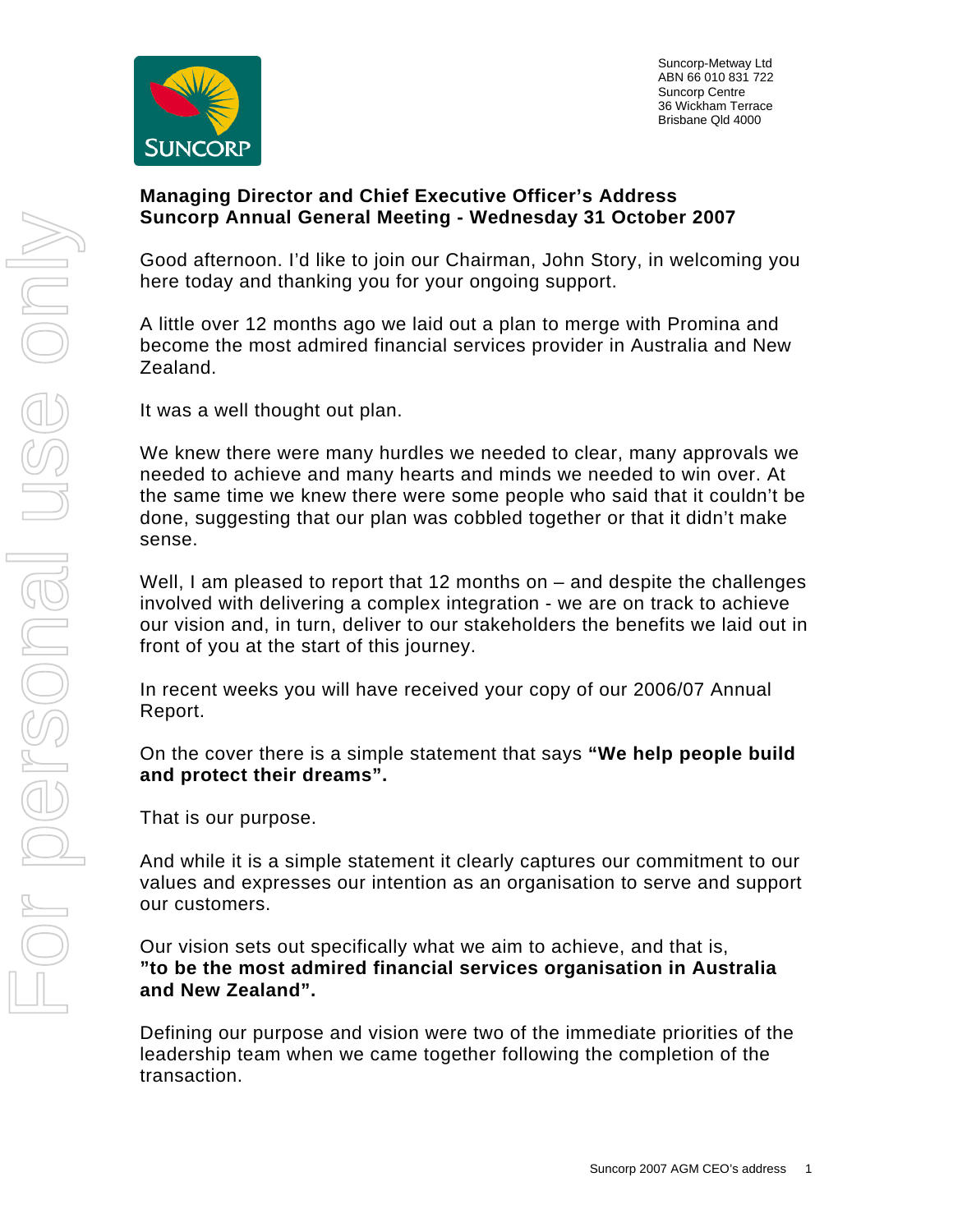We also needed to agree the process and the principles that would underpin the integration.

# **PLANNING FOR INTEGRATION**

Before I go on to talk about the plan, I thought it important to comment on what I believe are the requirements for success with an integration of this scale.

I believe successful mergers require:

- Detailed planning and the management experience and depth, to implement those plans.
- An understanding of the nature of the businesses being acquired and the factors that make them successful. You then need to be prepared to work hard to retain these.
- An understanding of the different cultures within the combined Group.
- A clear view of the Vision you and your senior management team have for the new Group.
- And finally, the patience and preparedness to accept the challenges inherent in any merger of this size and complexity. With that comes the ability to adapt quickly and be flexible if your original plans need to be changed or unforeseen events occur.

In essence, I believe successful mergers require the appropriate mix of management depth, a determination to succeed but most importantly they require careful planning.

Our integration plan involves three phases:

Phase 1 – which was the 'settling in' phase has been completed. During this time we:

- took the time to get a deeper understanding of the two organisations,
- developed our high level business model
- set integration milestones and
- established the infrastructure that would be required to deliver them.

We also identified quick win initiatives in areas where the benefits of the merger were obvious and at 30 June, \$55 million of annualised synergy benefits have been locked in.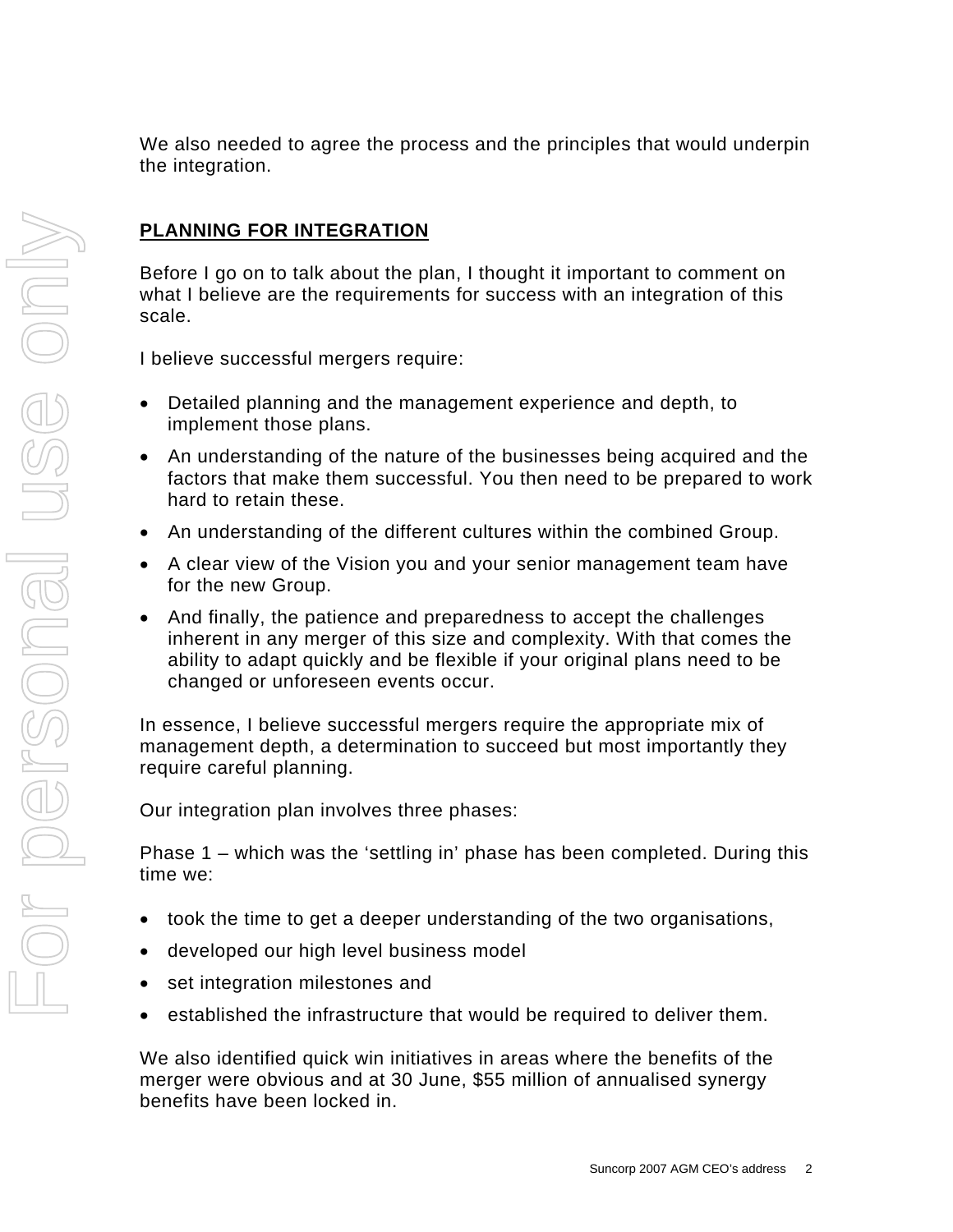While the quantum of synergy realisation during this phase is ahead of our pre-merger forecasts, we have been very prudent in not using this data to draw conclusions about the overall quantum of synergies available as a result of the merger.

We will be in a position to provide you with an update on our synergy and cost expectations at the conclusion of Phase 2 of the integration process.

Phase 2 then, is the 'design phase'. This phase commenced at the end of July and will run through until the end of November and has seen our Business Units working through a carefully planned design process to develop the initiatives which will realise the benefits of bringing the two organisations together and bring change to the combined organisation.

The third - and final, phase – is implementation which will commence in December and be tracked against the targets we set at the conclusion of Phase 2.

We expect this phase to run until the end of the 2009/10 financial year.

So let me now report on progress and recap our full-year result, presented on August 27.

## **GROUP RESULT**

At the Group level, Suncorp's net profit for the year was a record \$1.064 billion, an increase of 16% on June 2006 and the first time we have broken the \$1 billion net profit mark.

When I talk to the market I often refer to the key themes underpinning the result.

This year there were three.

Firstly, the Group result confirms the strong organic, stand alone performances of each of our businesses. It proves that each of them, in their own right, is fit and well, sustaining their own unique value proposition and competing strongly with their competitors.

Secondly, it's a result that proves that the job of completing the Promina transaction, and taking the first steps towards integration, has not distracted us from our business as usual activities, nor provided any easy wins for our competitors.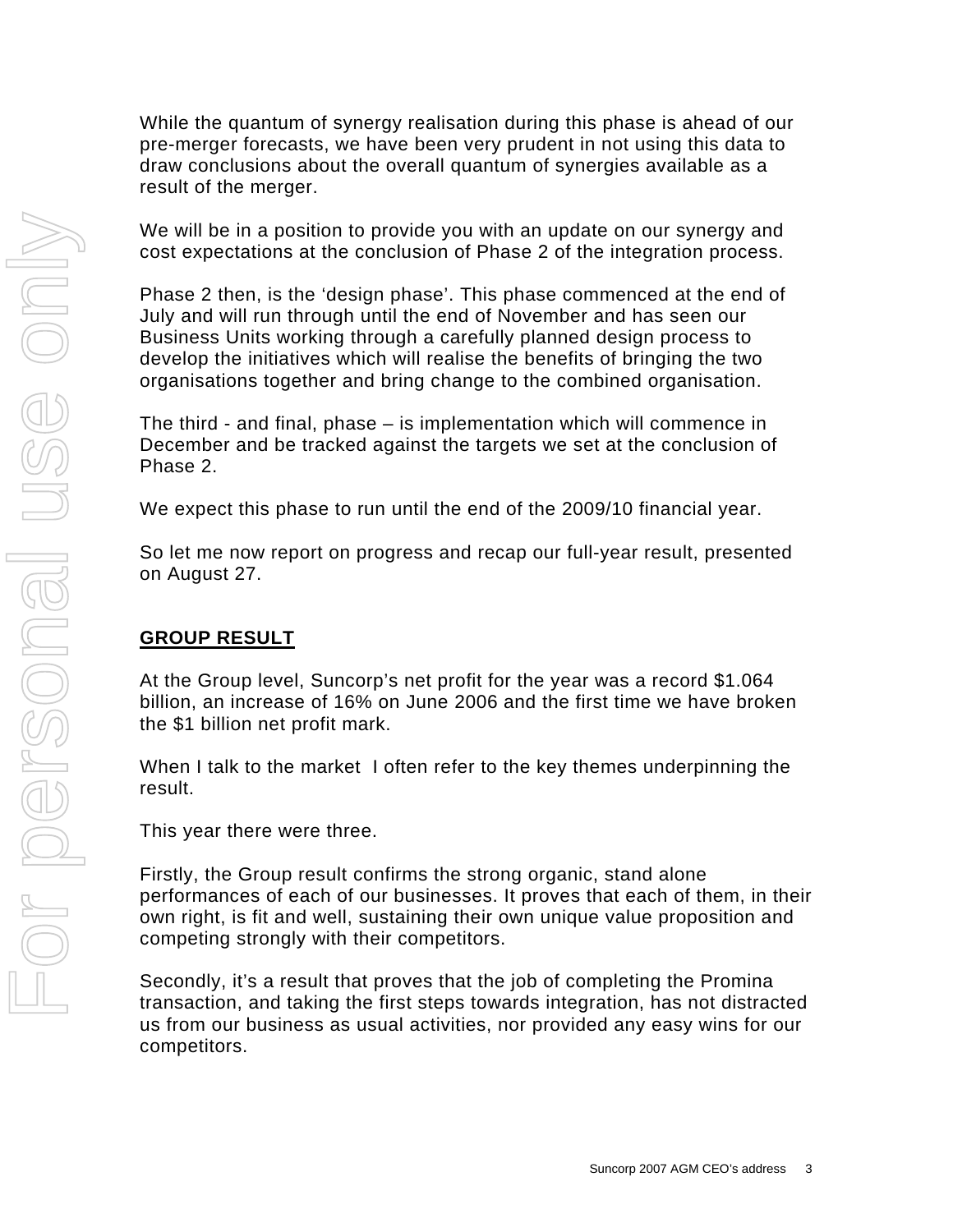And finally, it was a result that further underlines the huge opportunity we knew existed when we first started planning this merger. The opportunity to identify the best of two strongly performing companies and bring all of this together in a NEW Suncorp.

Let me now re-cap briefly on each of our lines of business.

### **Banking Overview**

The Banking division delivered a very solid result, lifting profit before tax by 12.5% to \$569 million for the full year.

The product and pricing initiatives we put in place over 12 months ago enabled us to achieve strong lending growth across our home, business and consumer lending portfolios, with all growing ahead of industry rates.

The Bank's cost to income ratio again improved and credit quality remained stable with losses low by historical standards.

But, we know that in a highly competitive banking industry we have to continually adjust our strategies to further improve our performance.

That is why in recent weeks we have refreshed our retail banking strategy to support our growth plans for both our direct and indirect customer channels.

As a direct result of this review we plan to further expand our Retail Bank outlets into identified growth corridors, primarily in the strong growth states of Queensland and Western Australia.

We will also significantly boost the resources we deploy to service the broker introduced market, which as you know, is our primary means of retail distribution outside of Queensland.

This is clearly a growth opportunity for our bank, with Suncorp currently having only an approximately 4% share of this growing market. But to grow we need to invest so as to ensure our fulfilment capability continues to meet the needs of brokers and their end customers.

We anticipate that this investment in customer service will generate an estimated 270 new customer service jobs over the next three years, including 125 new branch staff positions this financial year.

At Suncorp we are committed to growing our own when it comes to the filling of new jobs. That is why we have identified an opportunity to re-train re-skill and redeploy up to 250 people currently working in back office roles and move them to the front line.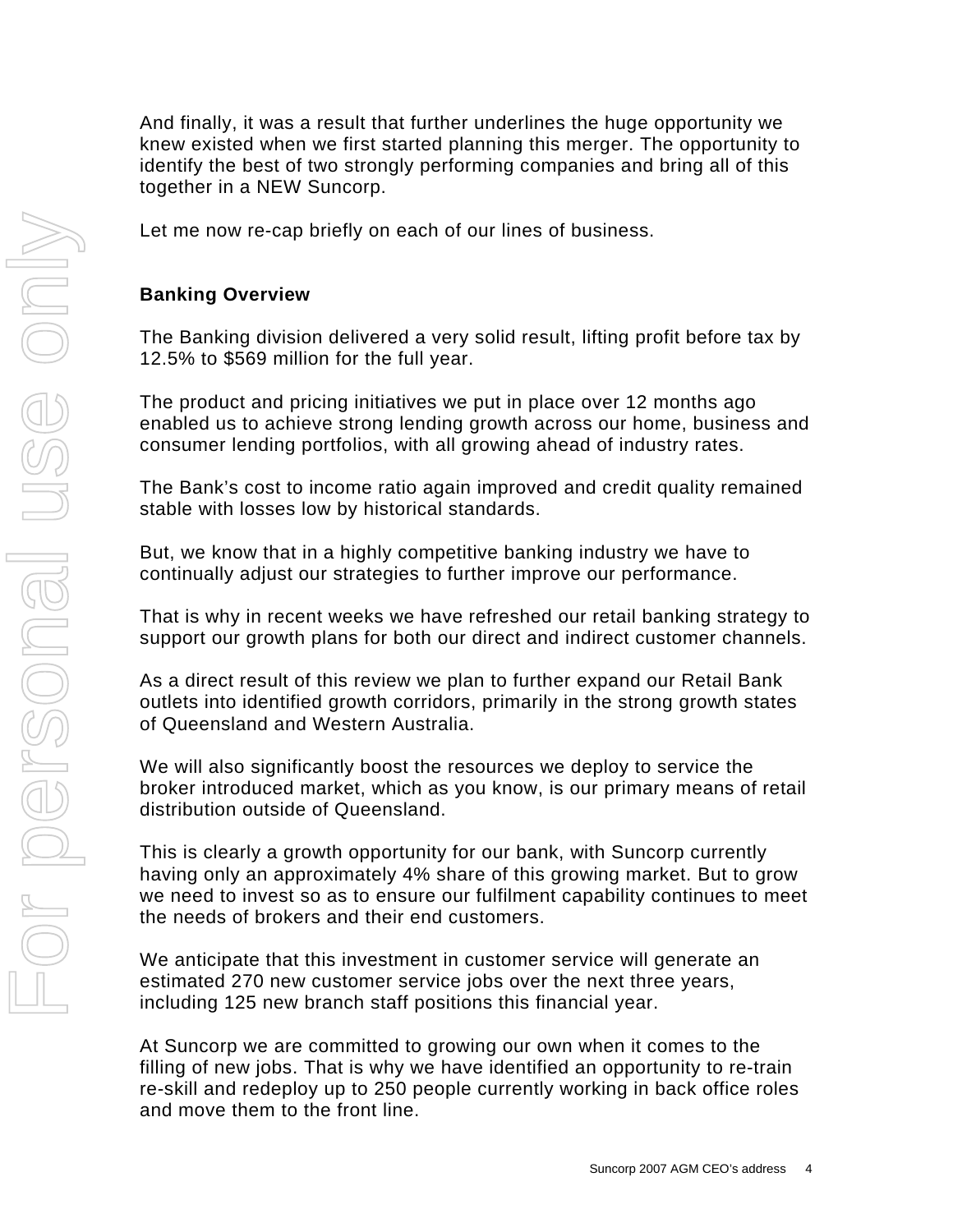In an era of low unemployment and fierce competition for talent, this approach makes sense for both Suncorp and the people involved.

To fill the gap that exists in the back office we have entered into strategic partnerships with Australian and international firms that specialise in data management and processing.

This investment will support our growth aspirations while at the same time further improving the efficiency of our processes.

# **General Insurance Overview**

To General Insurance now and this year saw good performances across all the businesses in the merged Group.

Despite the twin challenges of taking the first steps towards integration with Promina and severe storms in New South Wales and Victoria, the business posted a full year profit before tax of \$976 million.

The standalone Suncorp General Insurance business achieved a full-year profit before tax of \$821 million. This result was driven by improvements in claims management, risk selection and pricing and our continued policy of conservative provisioning.

The Insurance Trading Ratio (ITR), which is the best measure of the underlying performance of a general insurer, was 19.6%, ahead of our 16- 19% guidance for the year and well in excess of our long term 11% to 14% target.

The former Promina General Insurance business, which includes marketleading brands such as AAMI, Apia, Just Car, Shannons and Vero, maintained its enviable growth profile, with overall gross written premiums up 4.3% for the year.

## **Wealth Management Overview**

And finally to Wealth Management and here the combined business capitalised on recent changes to superannuation laws and favourable equity markets, contributing profit before tax of \$221 million, up a huge 44.4% on the previous year.

Again, the results of two strongly performing wealth management businesses reinforce the significant opportunities available to the Group post merger with an increased product suite, distribution avenues and expanded customer base.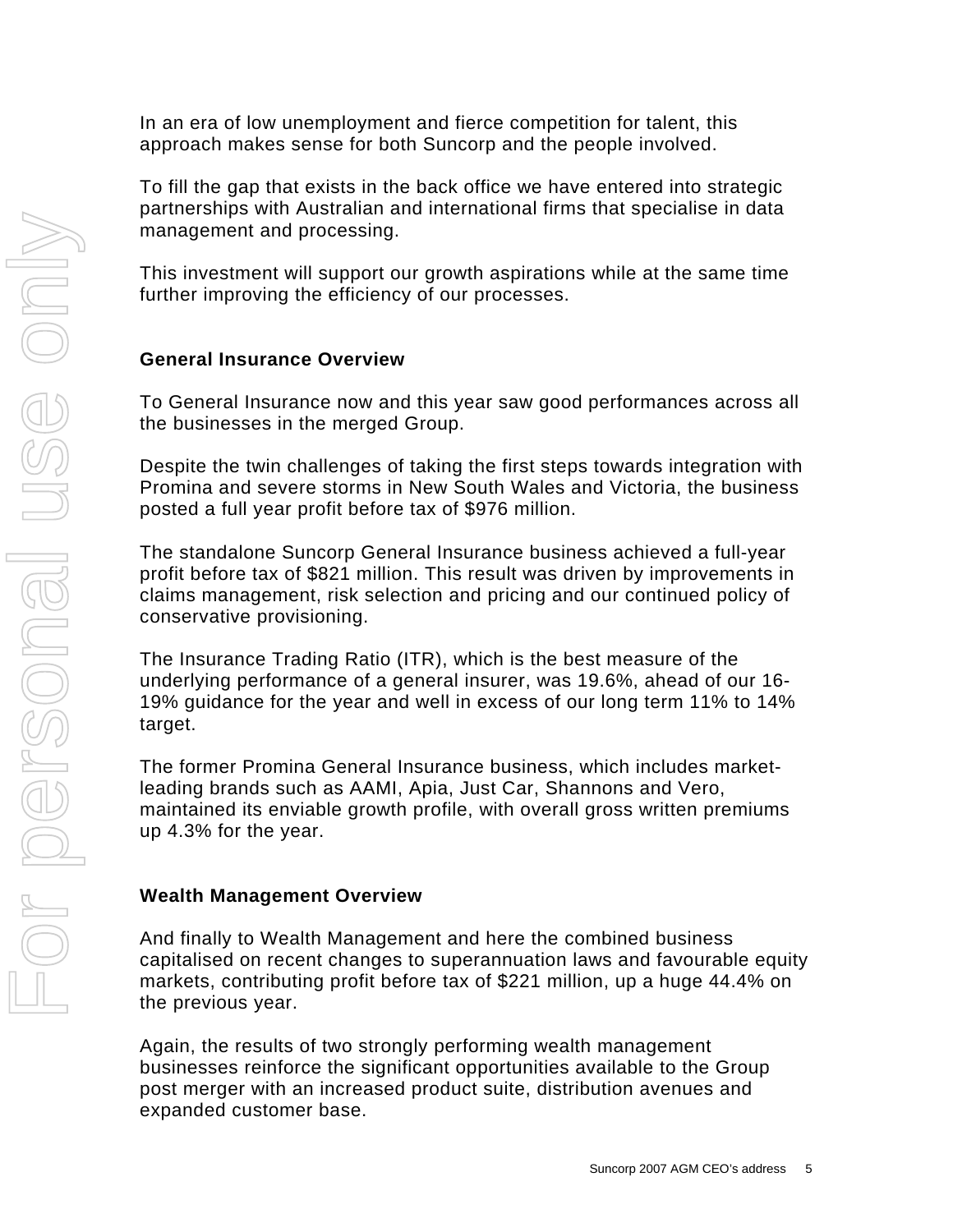## **DELIVERING TO OUR STAKEHOLDERS**

As you are probably aware, Suncorp judges its performance not only in terms of numbers but by the delivery of benefits to all our stakeholders – our shareholders, customers, employees and the community.

I want to touch briefly on each of these stakeholders.

#### **Shareholders**

Firstly to you, our shareholders…

As John has mentioned, we are committed growing our annual dividend payments to our shareholders in absolute terms. The strength of the 2006/07 result, coupled with the Board's continuing confidence in the performance of our business has allowed us to declare a final, fully franked, ordinary dividend of 55 cents, taking the full year ordinary dividend to 107 cents, an increase of 10.3% on the past year.

#### **Customers**

To customers, and if Suncorp is to take full advantage of the opportunities now available to it as a result of the merger, it is essential that our customers continue to remain at the centre of everything we do.

People often refer to us as allfinanz or a bankassurer, inferring that we seek to be all things to all people, forcing products on our customers at every available opportunity.

This is not what we are about.

We approach product development from the customer perspective, gaining a deep understanding of our customers and their needs and being innovative around product packaging.

This, in turn, enables us to tailor solutions to meet those needs.

At Suncorp we called this 'user based design'. Promina called it 'activity alignment'. Together, under the new Suncorp, these tools will be used to ensure we deliver superior customer experiences through targeted brands and tailored products.

In 2007, improving our customer service, particularly in our call centres, was a priority.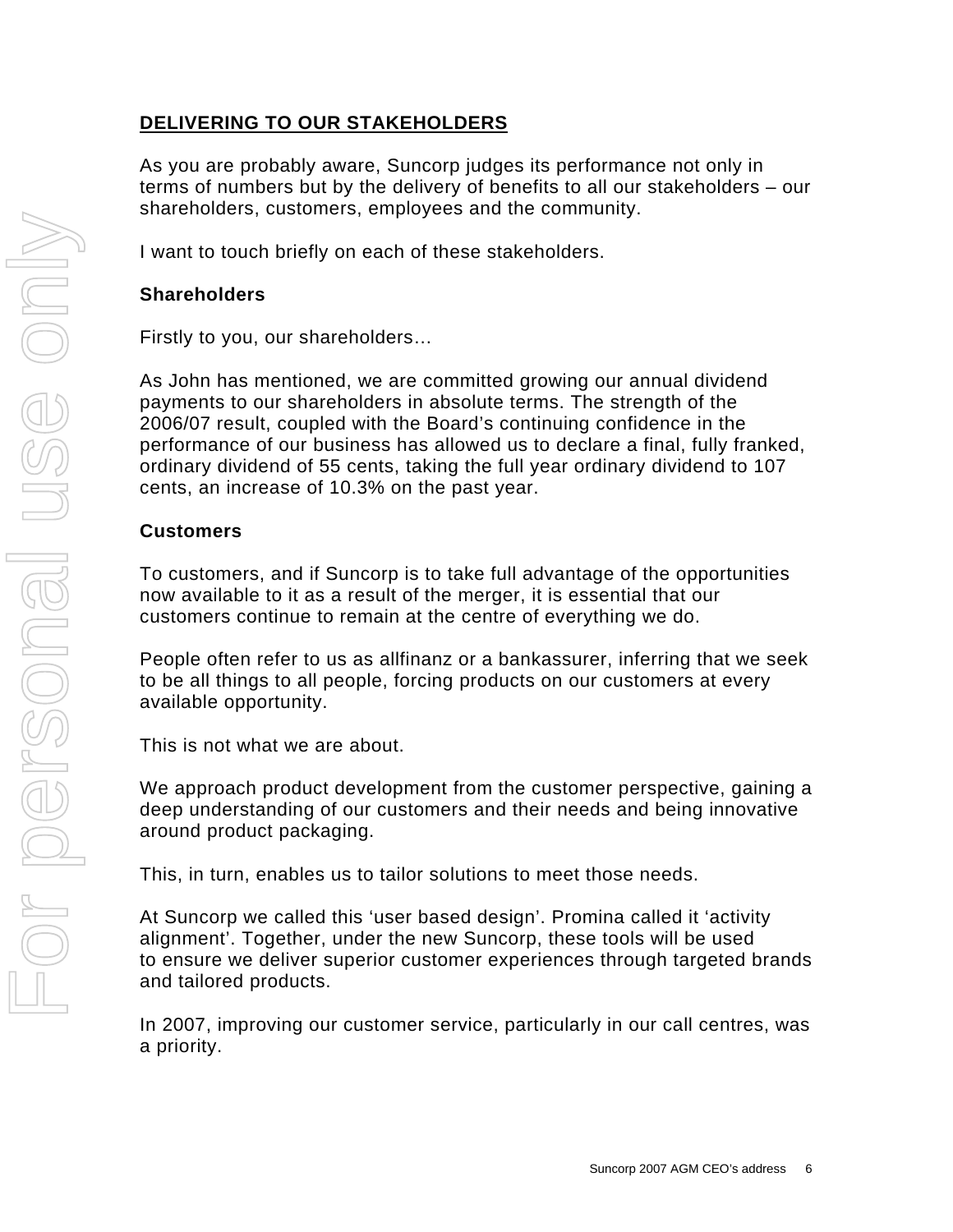We demonstrated our commitment to providing the highest standards of customer service following the severe storms which affected parts of the Hunter region in New South Wales and the Gippsland region in Victoria in June.

Drawing on lessons learned from Cyclone Larry in early 2006 our insurance businesses responded to a combined total of over 20,000 home, motor and commercial insurance claims, immediately establishing a presence in the affected areas. As a result we are well progressed in the recovery effort.

Our commitment to this high level of service continues to be our priority and was evident in our response to the Lismore storms earlier this month.

### **Employees**

To our people now and Suncorp's merger with Promina has seen our workforce double to over 16,000 employees in 450 locations throughout Australia and New Zealand.

This has created increased career and development opportunities for all our people – an important point of difference for Suncorp in a market where talented and skilled individuals are in short supply.

In 2007 we focused on training our people, implementing accelerated development programs designed to fast-track skills levels in critical areas, as well as introduced new and enhanced leadership programs.

## **Community**

Suncorp has a proud history of working closely with the communities of which we are a part. Our program, combined with that of the former Promina group, ensures that our community programs and sponsorships will continue to support and benefit people from all walks of life.

As a good corporate citizen we support our communities through sponsorships such as our skin cancer initiative, our support of the Hear & Say Centre, AAMI's support for the National Trauma Research Institute and the Australian Drug Foundation and Apia's partnerships with Adult Learning Australia and Probus, to name but a few.

Suncorp also reaches many in the community through its links to sporting groups, including our sponsorship of the Wallabies, Queensland Reds and Air New Zealand Cup referees.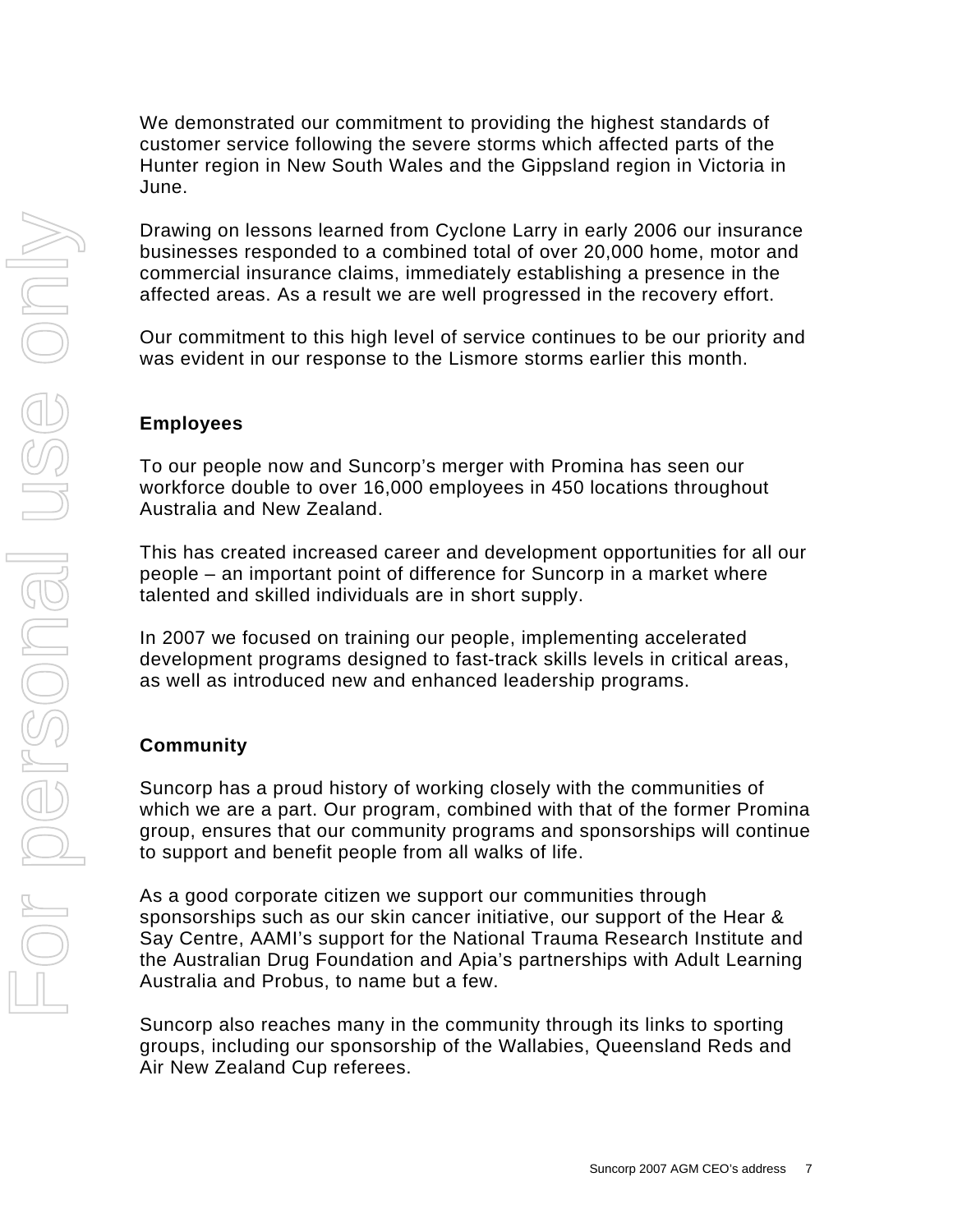# **OUTLOOK**

Now, finally to our outlook and first to the Bank where we expect profit growth before bad debts and tax of approximately 10% - which of course excluded the impacts of the global credit crunch.

I do want to spend a moment talking about the credit crunch and the impacts on Suncorp.

The first point to make is an important one – and that is that we have no direct exposure to the US sub prime market.

Over the past four years we have taken steps to further improve the strength of our balance sheet by lengthening the duration of liabilities to 0.5 years. This means that on average the funds we borrow from wholesale markets take six months to reprice. Therefore, when the crunch hit the debt markets and prices were at their worst, our cost of funds did not go up significantly.

Over that same period we have also significantly diversified our funding sources by targeting new markets and new investor types.

These initiatives have meant we have been well placed in dealing with the effects of the global credit crunch.

A good example is that earlier this month we attracted orders from 84 investors from across Europe and Asia for a 200 million Sterling transaction. The transaction was four times oversubscribed, which allowed us to increase the transaction size to 325 million Stirling. Over half the investors in the book were new to Suncorp and this has become our largest ever subordinated debt offering.

In addition to the cost of funds for lenders around the world, the issue has also been getting access to traditional sources of funds to meet their needs. Suncorp's strong balance sheet and diversified funding sources means that we have been able to increase our liquidity to easily cover our operational needs as well as hold a buffer to cover a protracted disruption to the markets.

Our view is that while credit markets have begun to settle and the cost of debt has fallen from its peak of six weeks ago, it is unlikely to fall to where it was prior to the credit crunch.

And while the industry will move to factor this into its pricing, the full effects will take some time to flow through. This will create a lag effect as the ability to re-price a loan book will lag the increased cost of credit.

For Suncorp, we expect our robust balance sheet and the strength of our brand will minimise the long term impacts of an increased cost of credit. It